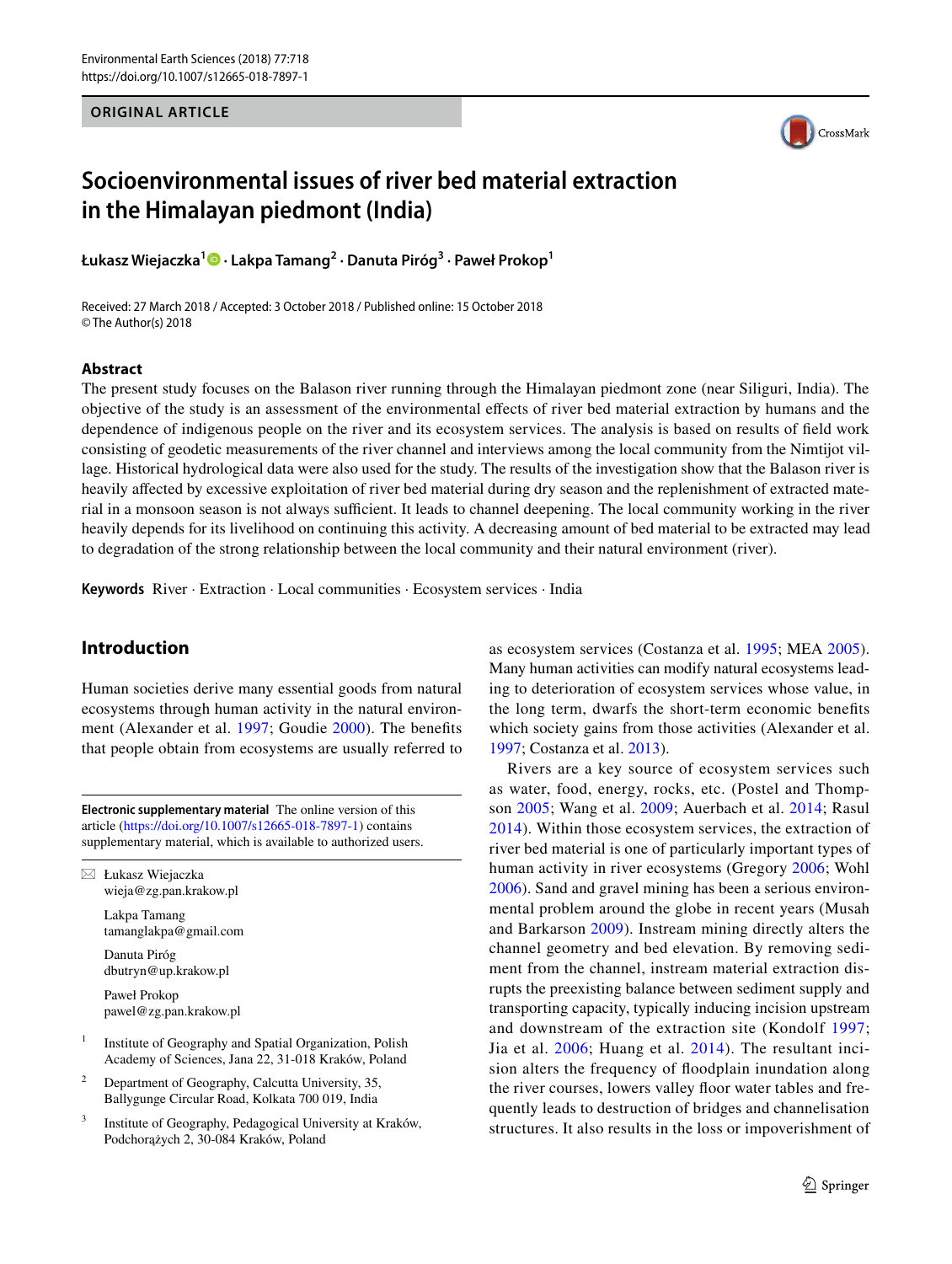Environmental Earth Sciences (2018) 77:718

aquatic and riparian habitats (Rinaldi et al. [2005](#page-8-13); Boudaghpour and Monfared [2008](#page-8-14)).

River bed material mining is a significant parameter of economic development and social welfare function in modern societies (Podimata and Yannopoulos [2016](#page-8-15)). In developing countries, mining and dredging regulations are often established without understanding of the consequences, and projects are carried out without environmental impact assessments (Peduzzi [2014](#page-8-16)). Mass-scale instream extraction by local communities leads to a progressive degradation of river ecosystems. Therefore, in order to protect them, the extraction needs to be monitored, but also the local communities' environmental and socio-economic problems need to be identified (Padmalal et al. [2008\)](#page-8-17).

Environmental sensitivity and social resilience determine the balance that must be addressed between social and ecological resources in order to understand the human–environment relation. The challenge, therefore, is to combine social and environmental data in meaningful ways, which nevertheless respect the differences between these types of systems (Fraser et al. [2003](#page-8-18)).

The Himalaya is a source of material transported downstream by river surges and deposited in their piedmont. Consequently, the immediate Himalayan piedmont is an area where river bed sediments are intensively extracted. Geomorphological effects of this type of human pressure in this region have been presented in various studies. Among north Indian rivers, the Balason is the one with the most extensive body of research in this respect (e.g., De [2010](#page-8-19); Tamang and Mandal [2011](#page-8-20), [2015](#page-8-21); Tamang [2013\)](#page-8-22). However, there is a lack of socio-economic studies on local communities residing near rivers and exploiting their ecosystem services through river bed material extraction. This is despite the fact that people's readiness to either engage in this type of work or seek an alternative livelihood is often a determinant of the scale of human pressure on the environment. This is closely related to the social capital, the degree of people's satisfaction with the work, and their self-assessed prospects of finding a different job (Ng et al. [2007\)](#page-8-23).

The subject of the present study is the Balason river in the Himalayan piedmont, near the city of Siliguri (Darjeeling District in the West Bengal state), and the local community, living mainly off extracting river bed material.

The key objectives of the study are investigation of the:

- a) interaction between the local community and its dependence on river bed material and its ecosystem services;
- b) envoronmental effects arising out of river bed material extraction by the local community; and
- c) evaluation of the prospects of continued river bed material extraction by the local community.

#### **Study area**

The Balason river is a major right-bank tributary of the Mahananda river (in the Ganga Basin) with a total length of about 48.4 km, of which 24.27 km is in the hills covering about  $269.89 \text{ km}^2$  of watershed area and the remaining length of 24.13 km covers  $97.53 \text{ km}^2$  of lower basin area. Its source is located in the Darjeeling Himalaya at an altitude of 2361 m a.s.l. The outlet of the Balason river from the Himalaya starts at an altitude of 305 m a.s.l. and from this area onwards mostly transportation and deposition of sediment by the river is observed. The elevation of the Balason river at the confluence with the Mahananda river is 103 m a.s.l. The average annual discharge of the river at the piedmont is  $28 \text{ m}^3 \text{ s}^{-1}$ . The monsoon period accounts for more than 90% of the total annual flow of water and sediment. The piedmont part of the catchment is built of sand and gravel deposits transported from the mountains.

The rainfall increases from 2000 mm in the Himalayan piedmont to 5000 mm in the southern foothills of the Darjeeling and then decreases to below 3000 mm at the highest peaks located 10 km north of the southern edge of the mountains. The winter is usually dry (Starkel et al. [2008](#page-8-24); Prokop and Walanus [2017\)](#page-8-25). Thick alluvial cover create good conditions for water infiltration and during the winter the Balason channel is also dry (Prokop and Walanus [2017](#page-8-25)).

Until 1835, the area was covered with dense natural forests. The construction of the Hill Cart Road led to deforestation, establishment of tea plantations, development of agriculture and emergence of settlement sites (Sarkel and Basu 2000; Prokop and Płoskonka [2014\)](#page-8-26). At present, the forest covers 26% of the Balason catchment and is mostly limited to its northern part (Lama [2003\)](#page-8-27). Reduction of the natural forest, combined with heavy rainfalls as well as the consequent high erosivity, frequent landslides and flash floods have favoured the Balason river to bring large quantities of sediment from the Himalaya and deposit it in its lower course (Basu and Sarkar [1990\)](#page-7-2). This sediment can be easily extracted directly from the river bed due to its erosive nature and does not require much processing, thus providing an ideal source for growing construction industries of the region.

Along with the development of the town of Siliguri as a major transport and trade hub, with its population growing from 33,000 in 1951 to 513,000 in 2011 (Census of India 1951, 2011), the clearance of forest and expansion of settlements to cater for the increasing population has led to increased utilisation of (i.e., pressure on) river ecosystem services. In this process, the water resources from the local rivers have supported the basic needs of the region. Besides that, with the growth of settlement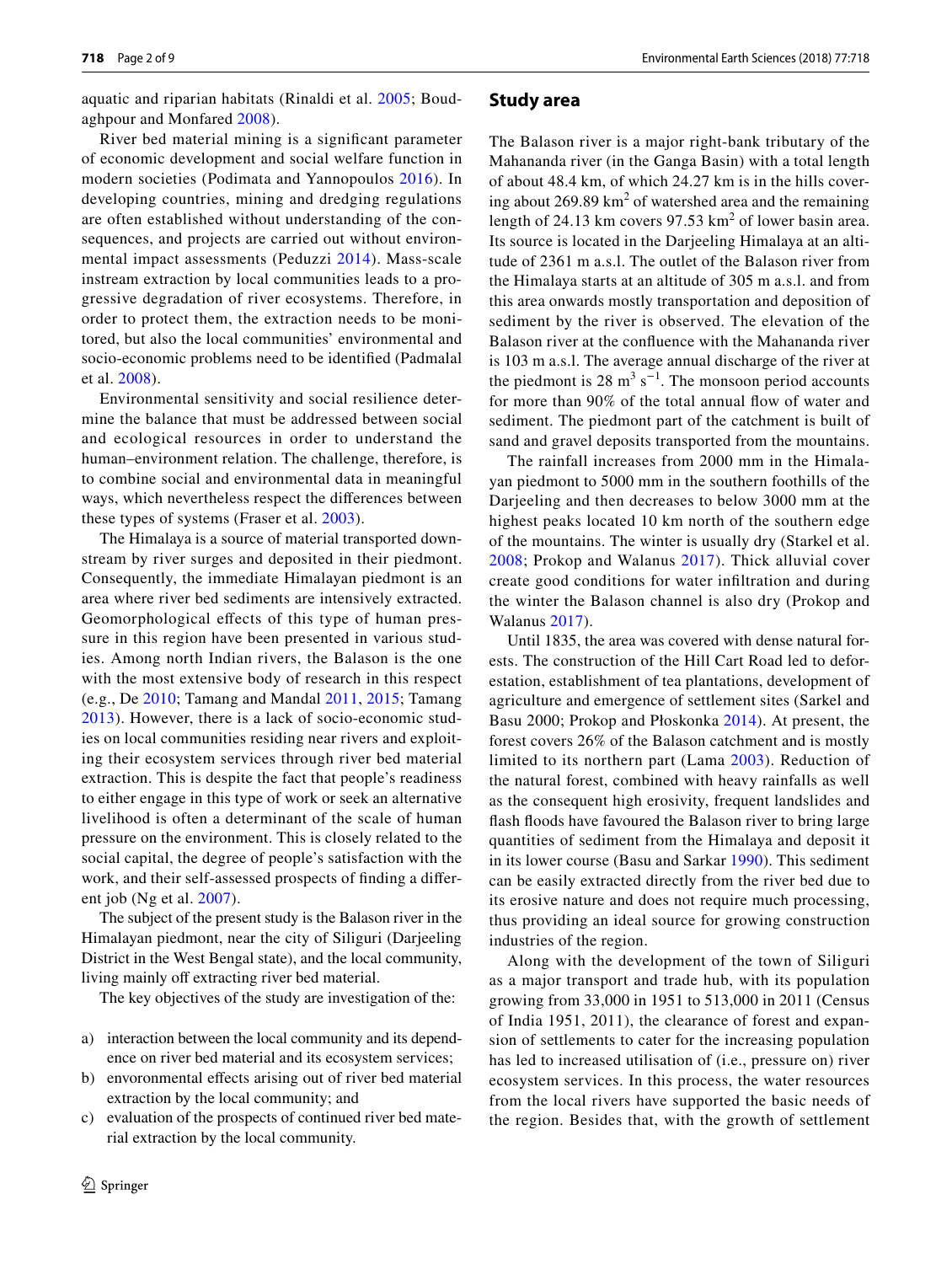and expansion of Siliguri, the demand for construction materials has increased manifold, which has stimulated the extraction of construction materials directly from the river bed and also from the adjoining floodplains and river terraces. River bed material is extracted from almost all of the Himalayan rivers of the region, but the extent of this extraction in the Balason river is one of the largest (Supplementary material Photo 1) (Tamang and Mandal [2015](#page-8-21)).

In India, extraction of material from the river bed requires a mining permit and land lease, granted on the condition that a minimum fixed-rate royalty be paid to the State Government even if no actual extraction has taken place in the year in question. Illegal mining is punishable by imprisonment. Initially, the lease of land for extraction is granted for the period of 5 years, renewable to a maximum of 20 years. The period of extraction extends from several days to a maximum of 3 months, which may be renewed. During 2008–2010, according to the official records of the District Land and Land Reform Office in Darjeeling, there were a total of 37 Quarry Permits and 21 of these permit holders operated at the lower course of the Balason riverbed (Tamang and Mandal [2010](#page-8-28)).

On the extraction sites in the Balason river, rock fragments with size of up to 2 m are extracted from the river bed between post-monsoon and pre-monsoon seasons; larger boulders are broken into smaller sizes. During the monsoon season, mostly larger boulders and gravel brought down by the flow are extracted near the banks. Instream extraction is limited in this period as the river becomes inaccessible because of the increased channel flow (Tamang and Mandal [2015](#page-8-21)).

## **Materials and methods**

The assessment of the environmental effects of the Balason river bed material extraction is based on field research conducted between 2008 and 2010. The field work was concentrated on the assessment of morphological changes in the lower Balason river bed over 24.13 km of its course. For this purpose geodetic measurements of the particular reach was done taking into consideration the cross sections both in the pre-monsoon and post-monsoon seasons. The results of the field research have been supplemented with an analysis of 1990–2010 annual absolute minimum and maximum water levels as well as discharges of the Balason river at the Matigara gauging station, made available by the Government of India's Central Water Commission (CWC), (Fig. [1](#page-3-0)). The lowest water level in a given year well reflects the river bed level position in the dry season when the discharge usually disappears (Klimek [1987](#page-8-29); Wiejaczka and Kijowska-Strugała [2015\)](#page-8-30). Such long-term data provide reliable information on the balance between the supply of sediment from the

Himalayas and its extraction by people above the gauging station. Figures on the quantities of river bed material extracted from the Balason between 2002 and 2010, made available by District Land & Land Reform Office, Darjeeling have also been used.

For the socio-economic analysis of the local community and its relation with the river ecosystem, the village of Nimtijot under Matigara block, located on the Balason, was selected (Fig. [1](#page-3-0)). Most of its inhabitants live off the river bed material extraction. The village is one of several settlements located immediately near the Balason. Information on the local community's social and economic standing and its relation with the river ecosystem were collected through a diagnostic survey in the form of interview. Face-to-face interviews with the support of a local interpreter (one of the authors of this study) were conducted in November 2015.

Given the research objective, ten survey questions were formulated within three thematic groups. The issues touched upon in the interview (besides questions relating to the respondents' selected social capital characteristics, such as gender, age, education level, and number of persons in the household) focused on the intensity and (diverse) types of the local people's relation with the river, their self-assessed prospects of having a livelihood other than river bed material extraction, and their satisfaction with this work. The survey included all 53 families living in Nimtijot, which, according to the survey results, numbered 212 inhabitants. 39 people agreed to represent their families in the survey, which corresponds to the response rate of 73.6%. The interviewees included 23 females and 16 males. The homes of the respondents were located in close vicinity (between 50 and 200 m) from the Balason river bed. The river course section where the respondents worked was leased by a private entrepreneur.

#### **Results**

#### **Environmental effects of river bed material extraction by man**

The quantity of river bed material extracted annually from about 24 km of the lower river course fluctuates between approximately 3 and 14 million cubic metres (Fig. [2](#page-3-1)) what gives on average  $6.8 \text{ m}^3 \times 10^6$  per a year. Such a substantial extraction results in an observable deepening of the river bed. The clear incision trend of the Balason river bed is revealed in the analysis of absolute minimum and maximum annual water levels in the river at CWC gauging station at Matigara Bridge for multi years period (Figs. [1,](#page-3-0) [3](#page-4-0)). For example in 1992, the lowest water level was observed in April at 121.94 m a.s.l., with the discharge of 0.83 m<sup>3</sup> s<sup>-1</sup>. In 2010, with the discharge being similar, the water level was at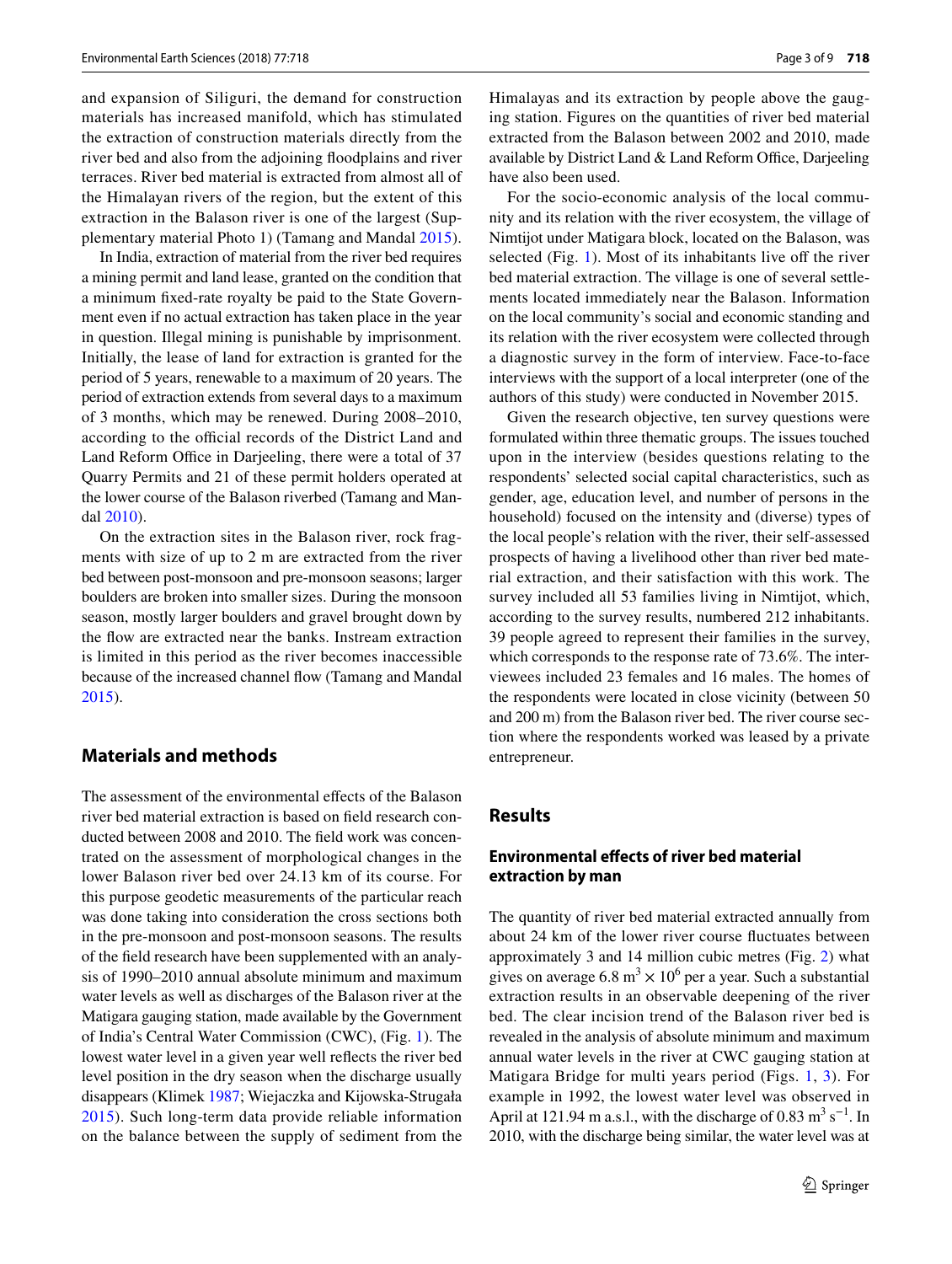

#### <span id="page-3-0"></span>**Fig. 1** Study area



<span id="page-3-1"></span>**Fig. 2** Total volume  $(m^3 \times 10^6)$  of river bed material extracted from the lower course of the Balason river during 2002–2010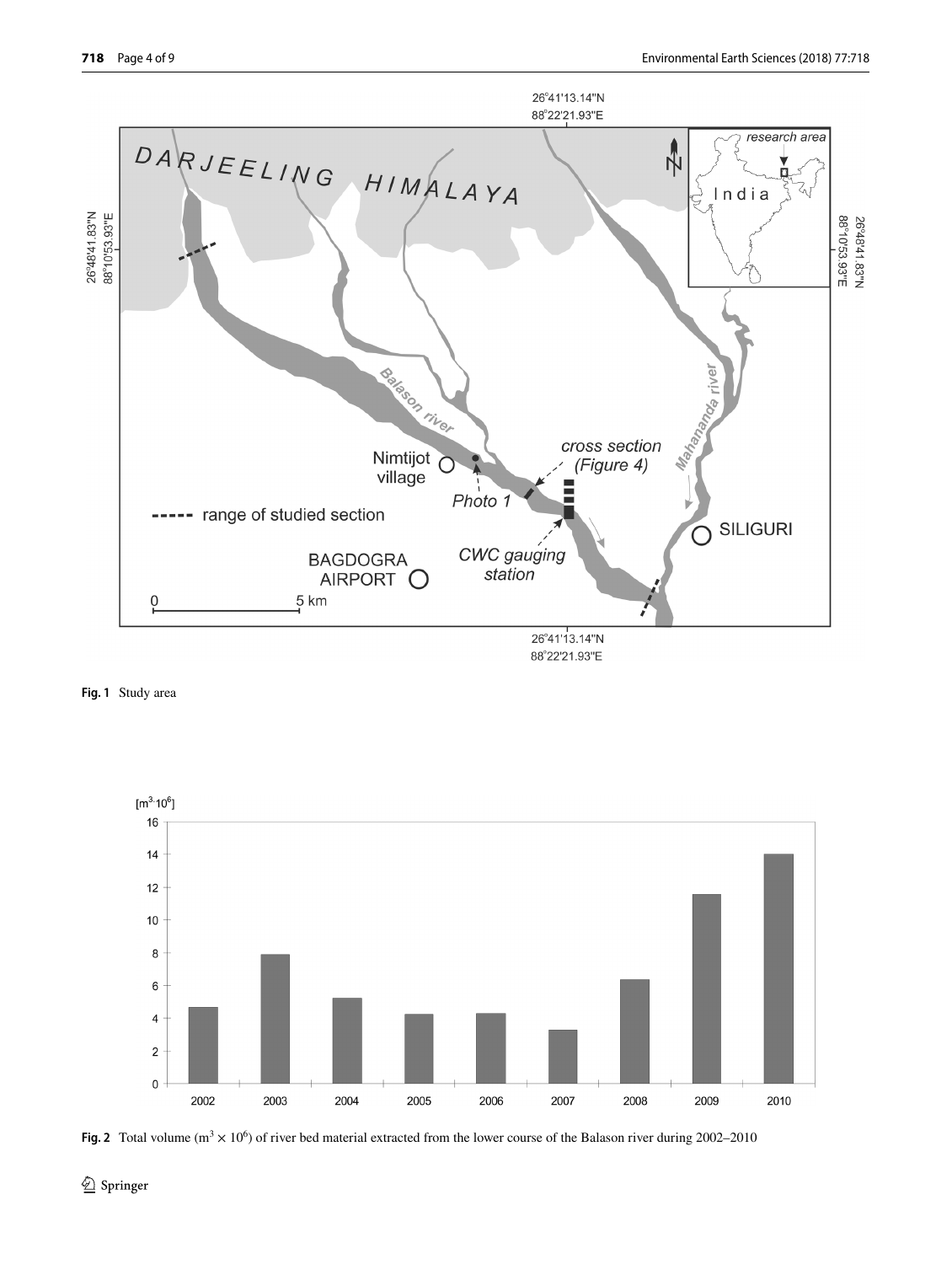

<span id="page-4-0"></span>**Fig.** 3 Minimum and maximum water levels in the lower Balason river (with examples of max–min discharge values in m<sup>3</sup> s<sup>−1</sup>) after data of CWC gauging station

120.66 m a.s.l.; thus, within less than 20 years, the Balason river bed level had lowered by 1.3 m (approx. 7 cm per year). The observed deepening trend of the Balason river bed at the Himalayan piedmont is further confirmed by an analysis of maximum annual water levels in similar time intervals. While in August 1990, with the discharge of 415.20  $\text{m}^3 \text{ s}^{-1}$ , the maximum annual water level reached 123.87 m a.s.l., during the 2006 monsoon the water level was 122.43 m a.s.l. with a similar discharge (409.70  $\text{m}^3$  s<sup>-1</sup>), which corresponds to the deepening of the river bed by 1.4 m.

The study of the cross-sections of the Balason river channel presented by Tamang and Mandal ([2015\)](#page-8-21) shows that the supply of material by surges during the monsoon season did not always compensate for the losses resulting from massscale extraction of river bed material during the dry season. The changes of the river bottom level are clearly observable through changes of the mean bed elevations estimated as an average value of all bed levels across the section recorded during the geodetic survey. In 2008, the mean bed elevation was 118.28 m a.s.l. It went down to 118.08 m a.s.l. in 2009 but increased again to 118.12 m a.s.l. in 2010 (Table [1](#page-4-1)). During 2008, in comparison to the pre-monsoon condition, the post-monsoon mean bed elevation lowered by 0.20 m with a maximum lowering of 1.06 m, indicating that the replenishment of sediments by the river was not sufficient to fill the volume extracted in the previous dry season. The 2009 and 2010 measurement results show that the postmonsoon mean bed elevation increased by 0.27 and 0.29 m, respectively. In some sections the replenishment was not sufficient since the continuous extraction rate had lowered the bed elevation. The good example of such situation is cross section of the Balason channel bed presented in Fig. [4](#page-5-0) (see also Fig. [1](#page-3-0)). Before monsoon period the mean elevation of the channel bed in this section was 117.88 m a.s.l., but after the monsoon the mean bed level has lowered to 117.60 m a.s.l. The lowering of the channel bed in this case ranged from a few centimeters to above 1 m.

#### **Social aspects of the river bed material extraction from the Balason river**

The majority (59.0%) of the respondents were young people, aged 18 to 39. Among the others, those aged between 39 and 59 accounted for 38.5% and those older than 59 accounted for 2.6%. As many as 64.1% were illiterate; others had completed between 3 and 10 years of education.

Over the course of the year, the respondents were busy extracting river bed material every day between the

<span id="page-4-1"></span>**Table 1** The Balson river bed level based on geodetic measurements (in m a.s.l.)

| Year                   | 2008        |              | 2009        |              | 2010        |              |
|------------------------|-------------|--------------|-------------|--------------|-------------|--------------|
| Season                 | Pre-monsoon | Post-monsoon | Pre-monsoon | Post-monsoon | Pre-monsoon | Post-monsoon |
| Sesonal mean bed level | 118.37      | 118.18       | 117.99      | 118.26       | 117.97      | 18.27        |
| Annual mean bed level  | 18.28       |              | 118.08      |              | 118.12      |              |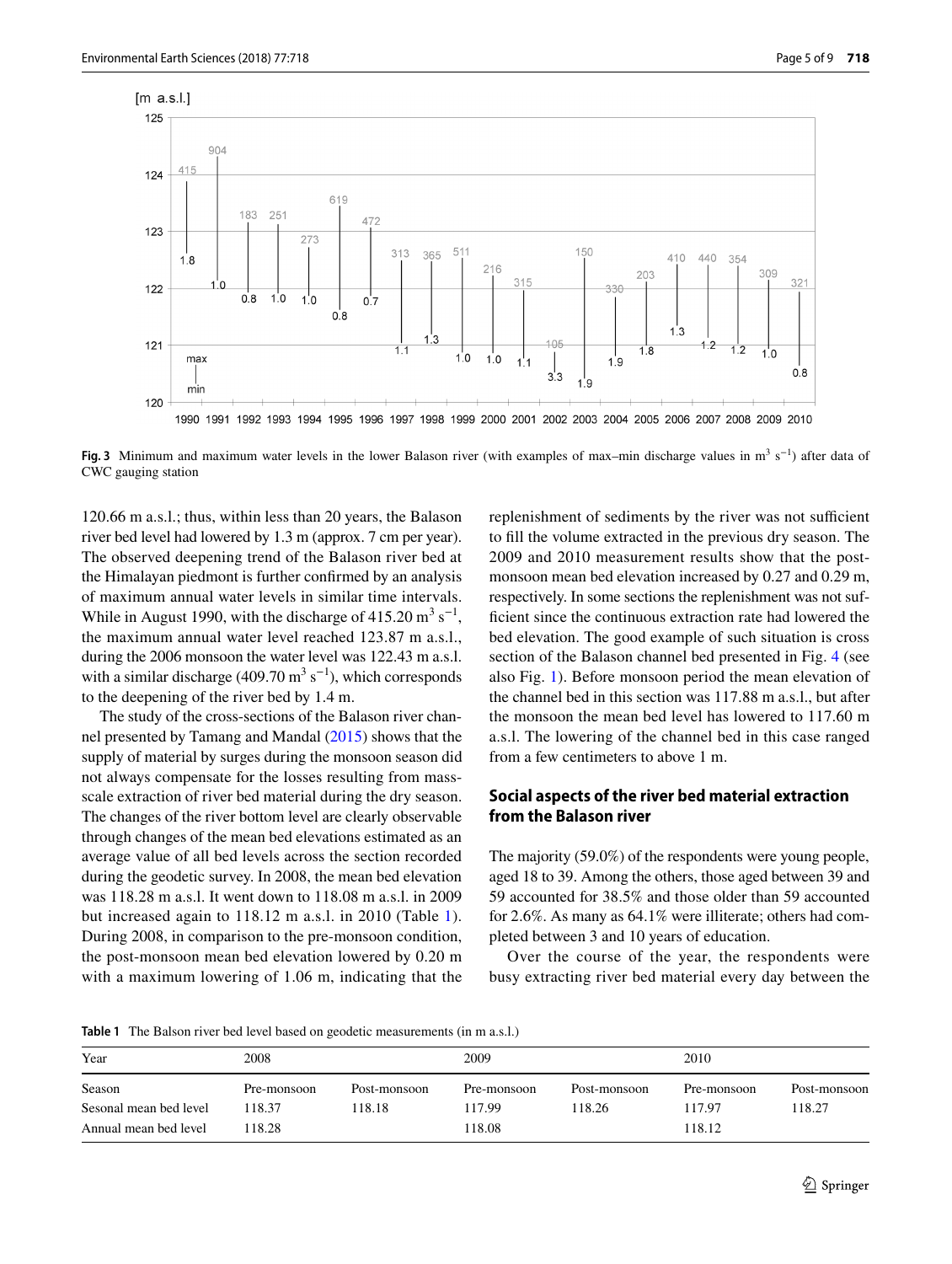

<span id="page-5-0"></span>**Fig. 4** Cross-section of an active (main) Balason channel (examples of morphological changes in the pre-monsoon and post-monsoon period in the 2010), (see Fig. [1](#page-3-0))

post-monsoon season and the pre-monsoon season (i.e., from October until June). In this period, the extraction work fully determined their schedule. The respondents declared spending most of their day at the river, mostly starting their work between 8 and 9 am and finishing between 4 and 5 pm. During the monsoon season, they only worked when the water level was low enough to allow extracting material from the river bed. All the respondents declared that all they did after finishing work was resting and preparing meals.

The river not only provided the respondents with livelihood but was also the source of ecosystem services which met many of their other basic needs, such as hygiene (bathing, doing laundry) or food (e.g., fishing). The respondents unanimously declared using the river every day for such purposes.

Extracting riverbed material was nearly the sole source of income for the subjects. They had spent the average of 11 years doing this work; for individual respondents, the period ranged from 1 year up to more than 30 years. The person having spent the shortest time in the work (1 year) was a 29-year-old woman with 4 years of primary education. The one who spent the longest in the work (32 years) was a woman of 55, with 2 years of primary school.

One person was capable of extracting approx.  $20-25$  ft<sup>3</sup>  $(0.6-0.7 \text{ m}^3)$  of material per day, which yielded the earning of ca. INR 100 (approx. USD 2). This level of earnings only allowed the people to meet their basic needs, mostly to buy food. During the monsoon season, they mostly bought food on credit which they then repaid after they started working regularly in autumn.

Despite the earnings only allowing the people to meet their basic current needs, the respondents declared being relatively satisfied with their work of riverbed material extraction (most probably they were satisfied about having any paid work at all), (Table [2](#page-6-0)). More than half (59%) were mostly satisfied with the work while only one-third were dissatisfied (20.5% answered "mostly dissatisfied"; 15.4% answered "very dissatisfied").

Satisfaction levels were clearly correlated with gender. More females (69.6%) than males (43.8%) declared being satisfied with the work; far fewer females (4.3%) than males (31.3%) were very dissatisfied.

There was also a correlation, albeit smaller, between the persons' work satisfaction and their education level. More people with three or fewer completed years of education were satisfied with their work (63.0% mostly satisfied) than those with 4 or more years (50.0% mostly satisfied). People with more education years were also more likely to express dissatisfaction with their riverbed material extraction work (33.3% very dissatisfied) compared with illiterate people or those with 3 or fewer years of education (7.4% very dissatisfied).

A less pronounced correlation was also observed between age and work satisfaction: younger people (up to 39 years of age) were slightly more dissatisfied compared with the older ones.

These differences in the respondents' self-assessed satisfaction with the riverbed material extraction work were not matched with their opinions on their own prospects of finding an alternative job. The respondents unanimously thought that they had no real prospects of changing either their job or their place of residence: their experience showed that there were no other jobs available. This view, although pessimistic, seemed accurate, especially given the people's low or zero education level and their observation of there being no job vacancies in the vicinity.

## **Discussion**

Our research on the Balason river shows that the natural supply of sediments during surges in monsoon time does not compensate for the losses resulting from the extraction of material from the river bed in a dry season. This causes the river bed to incise further into the foundation. The Balason channel deepening is well noticeable in a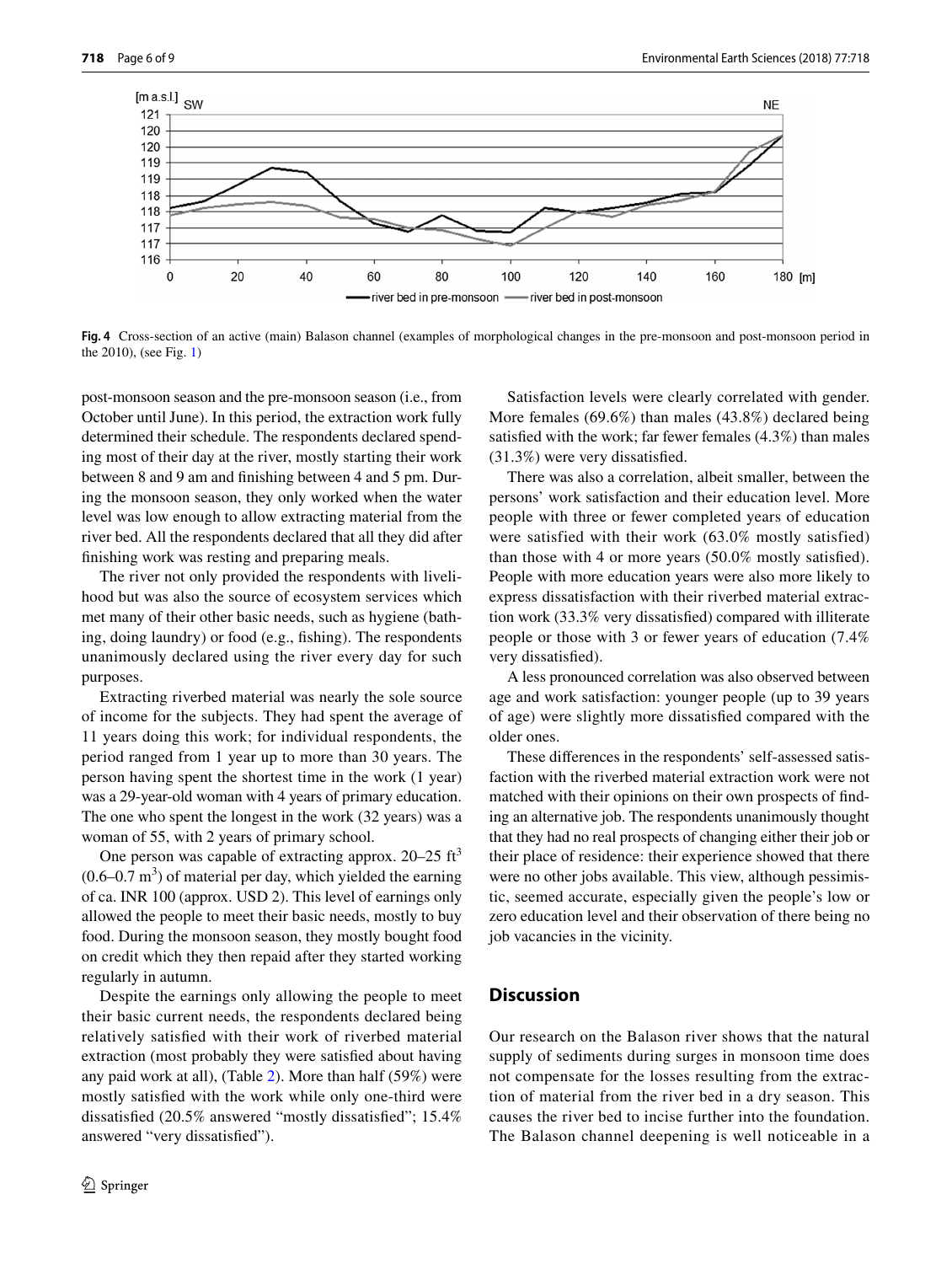| Level of satisfaction Level of education |    |                                             |     |                            | Sex            |                |                 |               | Age      |           |             |                 |           |                 |
|------------------------------------------|----|---------------------------------------------|-----|----------------------------|----------------|----------------|-----------------|---------------|----------|-----------|-------------|-----------------|-----------|-----------------|
|                                          |    | $0-3$ years 4 and more $0-3$ years<br>years |     | 4 and more Female<br>years |                | Male           | Female          | Male          | $0 - 39$ | $39 - 59$ | 60 and more | $0 - 39$        | $39 - 59$ | 60 and more     |
|                                          |    |                                             | olo |                            | $\geq$         |                | be              |               | $\geq$   |           |             | be              |           |                 |
| Very satisfied                           |    |                                             |     |                            |                |                |                 |               |          |           |             |                 |           |                 |
| Mostly satisfied                         |    |                                             | E   | $\overline{50}$            |                |                | 70              | $\frac{4}{4}$ | ≌        |           |             |                 | 67        |                 |
| Mostly dissatisfied                      |    |                                             |     |                            |                |                | $\overline{17}$ | 25            |          |           |             | 22              | $\Omega$  |                 |
| Very dissatisfied                        |    |                                             |     |                            |                |                |                 | 51            |          |           |             |                 | 13        |                 |
| It is hard to say                        |    |                                             |     |                            | $\overline{1}$ |                | $\circ$         |               |          |           |             |                 | $\circ$   | $\overline{00}$ |
| Total                                    | 27 |                                             |     | $\infty$                   | 23             | $\overline{6}$ | $\overline{0}$  | $\approx$     | 23       | ŋ         |             | $\overline{00}$ | $\approx$ | 100             |
|                                          |    |                                             |     |                            |                |                |                 |               |          |           |             |                 |           |                 |

**Table 2** Respondents' satisfaction of their work in river bed material extraction

Table 2 Respondents' satisfaction of their work in river bed material extraction

geodetic measurements (Table [1](#page-4-1)) and long term water levels and discharges analysis (Fig. [3\)](#page-4-0). Similar processes are also observed in other rivers in the Himalayan piedmont (e.g., Starkel and Basu [2000;](#page-8-31) Singh et al. [2016;](#page-8-32) Wiejaczka [2016](#page-8-33)) as well as in other regions subject to this type of human pressure (e.g., Surian and Rinaldi [2003](#page-8-34); Wyżga [2007](#page-8-35); Martín-Vide et al. [2010\)](#page-8-36). In the Balason, the morphological changes in the river bed has been confirmed by people working in the material extraction, who have reported sighting the rock foundation at the depth of 4–6 m from the bank top in some locations of the river bed. This indicates that the alluvial deposits in the river bed are quickly becoming depleted. This may have adverse environmental and socio-economic effects (Kondolf et al. [2002;](#page-8-37) Padmalal and Maya [2014\)](#page-8-38). Parker ([1996](#page-8-39)) states that any adverse effects on the hydrological environment of developing countries will tend to have a corresponding effect on the health of local communities. Research in this area has demonstrated that the lowering of the river bed results in a corresponding lowering of the water table, which causes wells in the vicinity of the river to dry out, whereupon the local communities lose their sources of drinking water (Kondolf et al. [2002;](#page-8-37) Padmalal and Maya [2014\)](#page-8-38). Other reported social and economic consequences of river bed material extraction include reduced access to food (e.g., fish) and land (especially agricultural land) or loss of trees and vegetation (Padmalal and Maya [2014\)](#page-8-38).

Questionnaire surveys among the local community working in extracting river bed material from the Balason showed that livelihood of these people heavily depended on the river. The imminent depletion of the river bed material made them concerned about their future. According to MEA ([2005](#page-8-2)), the degradation of ecosystem services is harming many of the world's poorest people and is sometimes the principal factor causing poverty. Diminished human well-being tends to increase immediate dependence on ecosystem services, and the resultant additional pressure can damage the capacity of those ecosystems to deliver services. Since river bed material extraction is often a strong factor in the economic development of the local communities and regions, Dahal et al. [\(2015\)](#page-8-40) believe that the riverbed extraction should be continued with special monitoring and evaluation in the areas where there is still room for extraction.

The results of the analysis suggest that continued extraction of bed material at a large scale from the Balason river bed by the people living in the vicinity can create long term problems. This is as a consequence of the following observations:

<span id="page-6-0"></span>1. Low educational capital of the local people and the resulting limited prospects they have of engaging in a different work.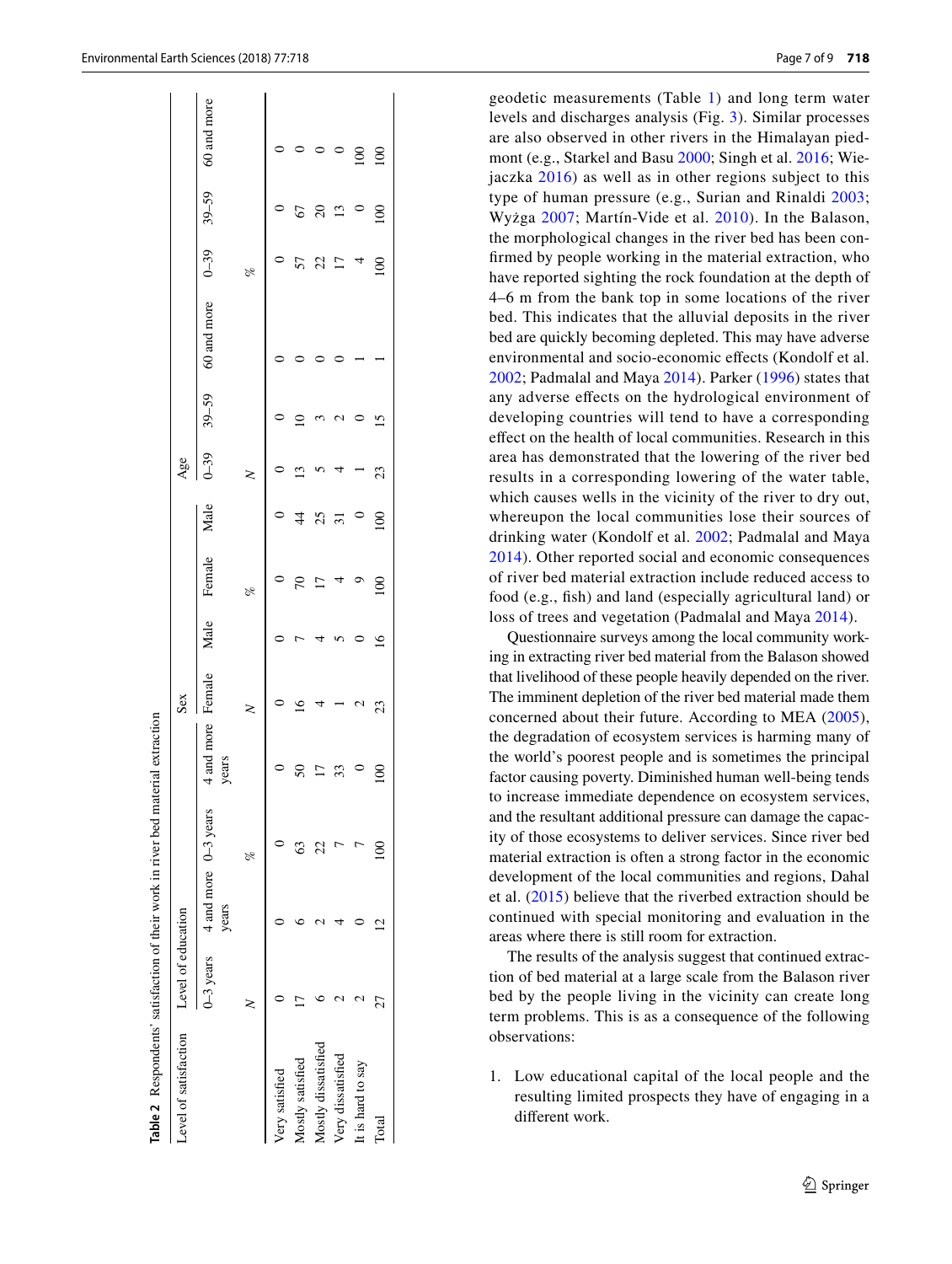- 2. The relative young average age of the people working currently, who have already grown accustomed to their situation and accepted it;
- 3. The relatively high work satisfaction;
- 4. The respondents' widespread belief of a lack of alternative livelihoods;
- 5. The genuine lack of other employers in the neighbourhood, which makes any change of livelihood problematic.

Keeping in view the changes in the morphological parameters of the channel at this particular reach of the Balason river and the need of the community as pointed out earlier, the exploitation of the river bed materials will continue. This can lead to long term degradation of the strong relationship between the local community and their natural environment (river) from where the community exploit the benefits. In the next 10–20 years, the following two scenarios may possibly emerge :1. The decreasing amount of material (observed in long-term trends of hydromorphological data) can lead to reduction in the demand for workers dealing with bed material extraction and to decrease of their earnings. As a consequence the local people seeking new forms of employment will migrate elsewhere. Ecosytsem services in the current form (the river as the main source of income) will stop functioning or be visibly limited.2. This river will still be a focus of ecosystem services for the local community. In spite of signs of bedrock exposure, the few extreme events may potentially provide huge amount of materials that can be exploited by the local dependent community.

There is every likelihood that the both the conditions may occur in future. The exploitation of bed material in the dry season with no sufficient replenishment during the monsoon season may completely drain the Balason reach's resources. From the other hand Starkel et al. [\(2017\)](#page-8-41) report that the recent catastrophic flood in the region have occurred nearly 50 years ago (in 1968) and predict that in the coming years a similar hydrological event is expected. That event/s may provide enough materials for the local community for short-term sustenance.

In order to prevent devastation of the Balason river environment as well as other rivers in the piedmont of Himalayas where the excessive exploitation of bed material take place, the local governments (with the support of riverine ecosystems scientists) should monitor the scales of extraction and determine the amount of quarried material to maintain balance between local environment and economy. At the same time, the population whose livelihood depends on the extraction of bed material from rivers should be supported by providing other sources of income, especially during monsoon season. In a short period of time, in the light of the dynamic economic development of India, the good solution would be providing temporary jobs in building and road construction sector of fast developing Siliguri. In the long-term, it is necessary to raise the level of education of workers, which should increase the possibility of finding a job also outside of only providing raw materials for the construction sector.

# **Conclusions**

As a summary of the above considerations concerning environmental and social problems related to river bed material extraction in the Balason river at the Himalayan piedmont, the following conclusions may be formulated:

- 1. The Balason is heavily affected by excessive extraction of river bed material, not compensated for in the annual scale by supply of deposits from the mountains. This leads directly to morphological changes in the river bed, including its deepening up to the point of reaching the exposure of bed rock.
- 2. The local community exploiting the river bed materials heavily depends for its livelihood on this activity and will still continue.
- 3. The results of the current work suggest that exploitation of river bed materials in this area is likely to continue till the next decade or more. However, given the imminent depletion of the river bed material, the local people might be compelled to change their place of residence, e.g., to move to so far less exploited locations upstream the Balason or other rivers, or even to seek alternative livelihoods.

**Acknowledgements** This paper is the outcome of research collaboration between Institute of Geography and Spatial Organization, Polish Academy of Science and the Indian National Science Academy. We express gratitude to Prof. Subir Sarkar from Department of Geography, North Bengal University, who helped in organizing fieldwork.

**Open Access** This article is distributed under the terms of the Creative Commons Attribution 4.0 International License ([http://creativeco](http://creativecommons.org/licenses/by/4.0/) [mmons.org/licenses/by/4.0/](http://creativecommons.org/licenses/by/4.0/)), which permits unrestricted use, distribution, and reproduction in any medium, provided you give appropriate credit to the original author(s) and the source, provide a link to the Creative Commons license, and indicate if changes were made.

# **References**

- <span id="page-7-0"></span>Alexander S, Ehrlich PR, Goulder L, Lubchenco J, Matson PA, Mooney HA, Woodwell GM (1997) Ecosystem services: benefits supplied to human societies by natural ecosystems, vol 2. Ecological Society of America, Washington, DC
- <span id="page-7-1"></span>Auerbach DA, Deisenroth DB, McShane RR, McCluney KE, Poff NL (2014) Beyond the concrete: Accounting for ecosystem services from free-flowing rivers. Ecosyst Serv 10:1–5
- <span id="page-7-2"></span>Basu SR, Sarkar S (1990) Development of alluvial fans in the foothills of the Darjeeling Himalayas and their geomorphological and